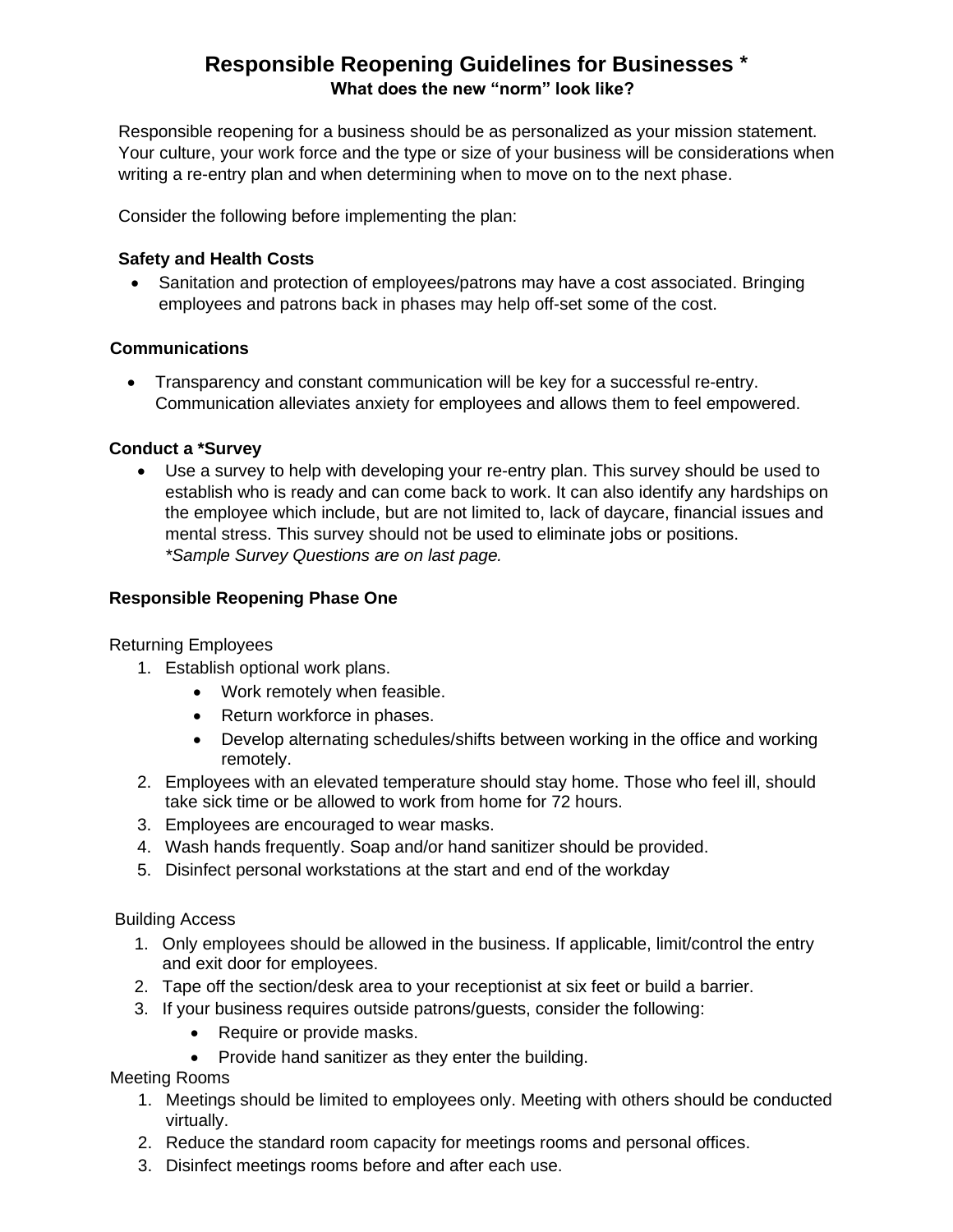#### Common Areas

- 1. Close common areas where employees are likely to congregate or enforce strict social distancing protocols. These areas should be disinfected at the end of each day.
- 2. Sanitize all employee food and containers before storing in a common area. Food stored in a common refrigerator should be sanitized and placed into clear zip-log bags. A name and a date will be written on the bag.
- 3. Reduce the capacity number of people in a fitness room/gym. Equipment should be wiped down before and after use.

### **Travel**

1. Minimize non-essential travel and adhere to CDC guidelines regarding isolation after travel.

Employee Assistance

1. Human Resources will be readily available to provide assistance on lapsed benefits, questions on COVID-19 issues and mental health assistance.

# **Responsible Reopening Phase Two**

Returning Employees

- 1. Continue with optional work plans.
	- Work remotely when feasible.
	- Return workforce in phases.
	- Develop alternating schedules/shifts between working in the office and working remotely.
- 2. Employees with an elevated temperature should stay home. Those who feel ill, should take sick time or be allowed to work from home for 72 hours.
- 3. Employees are encouraged to wear masks.
- 4. Wash hands frequently. Soap and/or hand sanitizer should be provided.
- 5. Disinfect personal workstations at the start and end of the workday.
- 6. Consider special accommodations for employees who are members of the vulnerable population.

# Building Access

- 1. If applicable, limit/control the entry and exit door for employees.
- 2. Tape off the section/desk to your receptionist at six feet or build a barrier.
- 3. For outside patrons and visitors:
	- Require or provide masks.
	- Provide hand sanitizer as they enter the building.

#### Meeting Rooms

- 1. Encourage virtual meetings.
- 2. Reduce the standard room capacity for meetings rooms and personal offices.
- 3. Disinfect meetings rooms before and after each use.

#### Common Areas

- 1. Close common areas where employees are likely to congregate or enforce strict social distancing protocols. These areas should be disinfected at the end of each day.
- 2. Sanitize all employee food and containers before storing in a common area. Food stored in a common refrigerator should be sanitized and placed into clear zip-log bags. A name and a date will be written on the bag.
- 3. Reduce the capacity number of people in a fitness room/gym. Equipment should be wiped down before and after use.